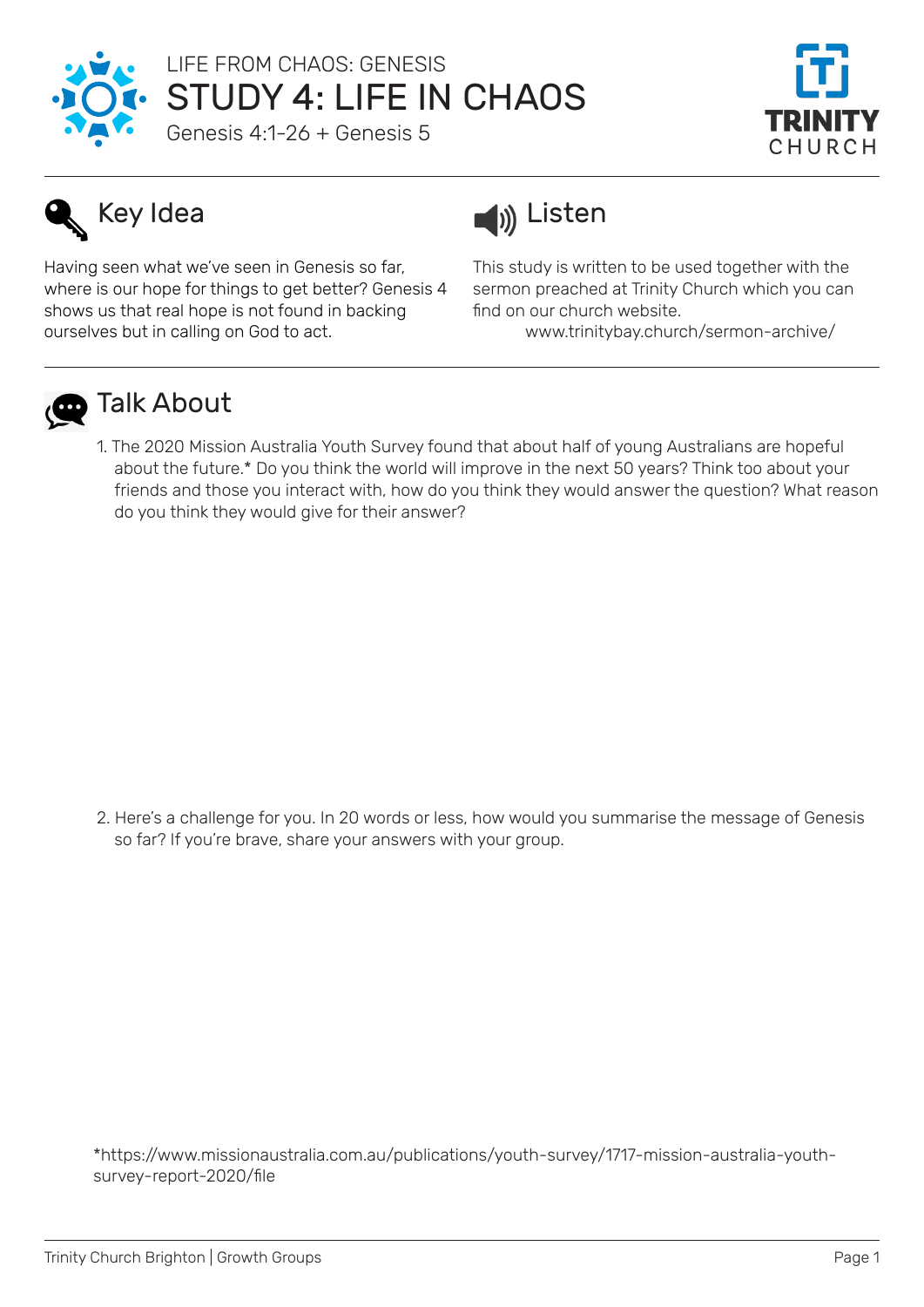| Explore                                                                                                                                                                                                   | A Little Bit Extra                                                                                                                                                                                                                                             |
|-----------------------------------------------------------------------------------------------------------------------------------------------------------------------------------------------------------|----------------------------------------------------------------------------------------------------------------------------------------------------------------------------------------------------------------------------------------------------------------|
| Read Genesis 4:1-16                                                                                                                                                                                       | The Ages in Gen 5                                                                                                                                                                                                                                              |
| 3. What's your first impression of Cain and Abel? What jumps<br>to you from the story?                                                                                                                    | As you flip through Genesis 5 you'll<br>notice all the big numbers! People<br>seemed to live a long time back in<br>these days. What's with that?                                                                                                              |
| 4. In verses 2-5, Abel's sacrifice is accepted and Cain's is<br>not. What do you think is wrong with Cain's sacrifice?<br>5. Why do you think Cain fails to listen to God's warning in<br>verses 6 and 7? | Some think time was measured<br>differently back in these ancient<br>writings, but the math on this doesn't<br>really check out. (To hold the theory<br>you'ld have to conclude that people<br>like Seth were becoming parents<br>while still young children). |
|                                                                                                                                                                                                           | Some point to Genesis 6:3 (where<br>God speaks about human life being<br>limited to 120 years) as the point<br>where things change, but the change<br>seems gradual not instant, and I think<br>this verse is talking about the<br>upcoming flood.             |
|                                                                                                                                                                                                           | Some say the ages are not meant to<br>be read historical-scientifically, but<br>show signs of pattern and<br>representing other things. I do think<br>there are some hints of other<br>significance in the numbers, so<br>maybe.                               |
| 6. What are the results of Cain's sin? Is there any sign of<br>God's mercy?                                                                                                                               | Overall we don't really know, but I do<br>think there's an obvious reason why<br>the author of Genesis wants to give<br>us the big numbers - to give us the<br>response of Jacob (Gen 47:9) - we<br>should grieve that we don't live as                        |



7. What do you notice about Cain's line? Are there any signs of the world getting better? What's the overall tragectory?

long as those who came before us.